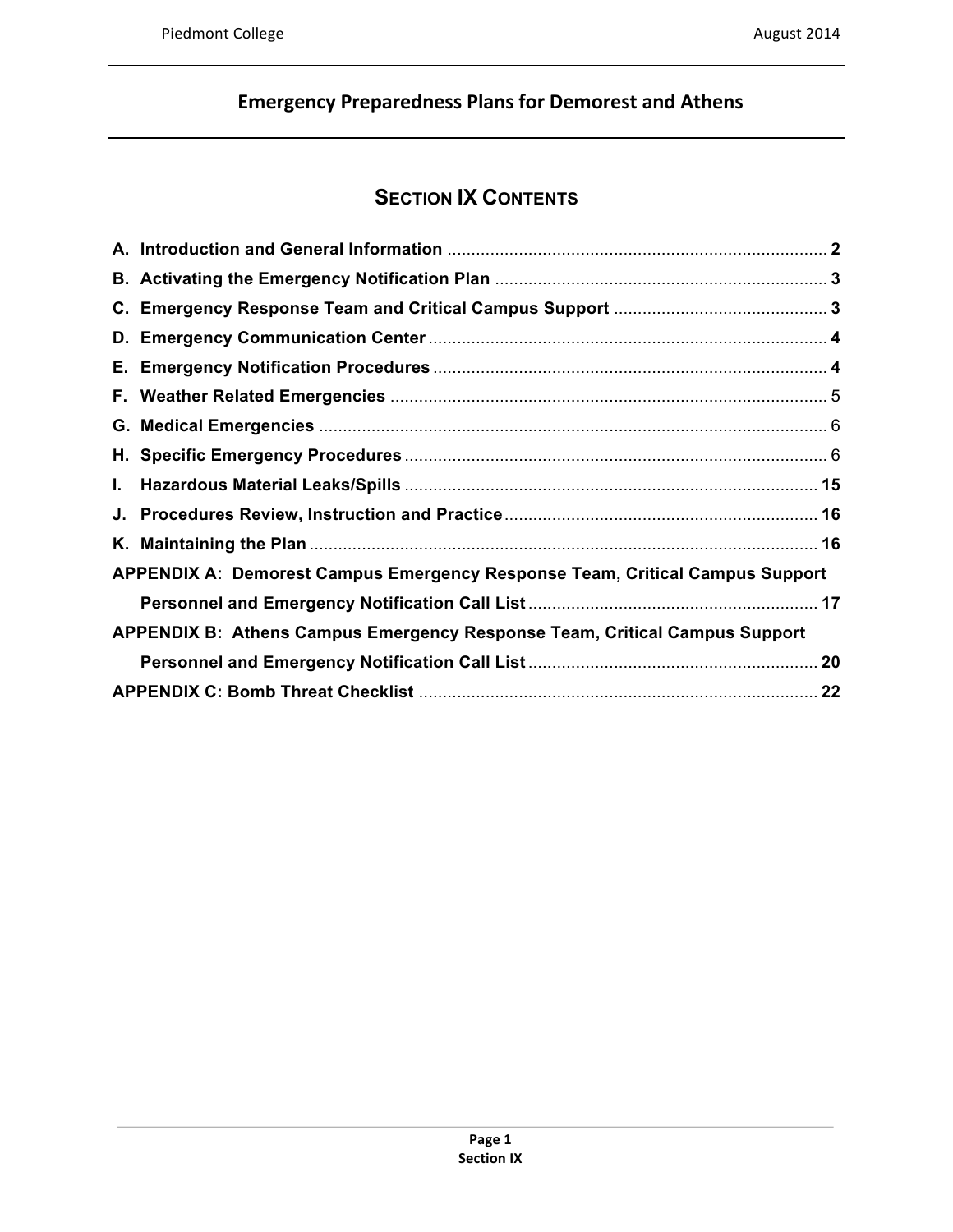The Piedmont College Emergency Preparedness Plan is not intended to be exhaustive or detailed enough to cover every potential incident. It guides the general response to emergency situations and prepares individuals for immediate crisis response.

### **A. INTRODUCTION AND GENERAL INFORMATION**

This emergency plan is intended to ensure an appropriate response to the two general types of emergencies that are likely to affect the College community: large-scale natural or man-made disasters, and threats to campus safety.

Although no emergency plan can be exhaustive, this plan prescribes actions to take in most crisis scenarios. Because emergencies are often unpredictable, the procedures defined here are designed with flexibility to accommodate various scales of emergency disasters and law enforcement contingencies.

Regardless of the action necessary during an emergency, all parties involved are expected to apply good common sense and sound judgment to create a safe and secure environment for students, faculty, staff, and the local community.

- **1. Scope of the Plan -** These procedures apply to all personnel, visitors, and students; and buildings and grounds owned and operated by Piedmont College in Demorest and Athens, Georgia.
- **2. Purpose and Activation -** The emergency procedures contained herein are provided in order to enhance the protection of life and property through effective use of institutional and campus resources. If an emergency situation ever disrupts the college to the point that normal operations cannot continue, the President or the President's designees may declare a state of emergency and activate the preparedness plan for one or both campuses.
- **3. Categories of Emergencies:**

### **Report ALL emergencies to the campus police at:**

- **Demorest Campus Police:** 706-939-1349, 706-939-1350 or ext. 1105
- **Athens Campus Police**: 706-433-1789 or 706-968-4453
- **a. Minor Emergency:** Any incident, potential or actual, which will not seriously affect the overall functional capabilities of the institution. Depending on location, report emergency to Demorest or Athens Campus Police.
- **b. Major Emergency:** Any incident, potential or actual, which will affect an entire building or buildings and disrupt the overall operation of the College. Outside emergency services likely will be required. Major tactical decisions also will be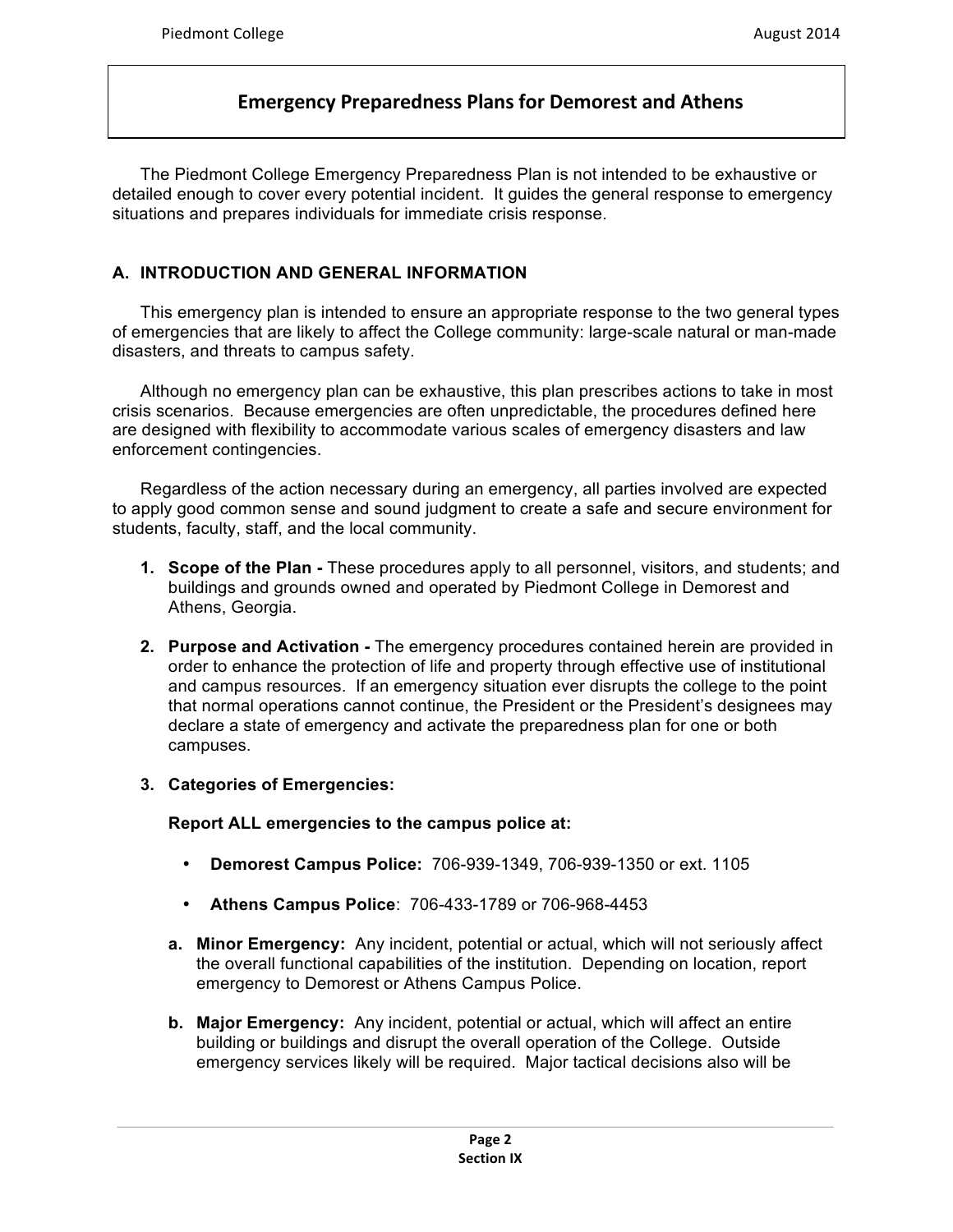required from the College's senior administration during the crisis. Report emergency immediately to campus police and 911 for local emergency assistance.

- **c. Disaster:** Any event or occurrence that seriously impairs or halts the operation of the College. In some cases, casualties or life-threatening conditions occur. A coordinated effort of campus resources will be required to effectively manage the situation, and outside emergency services will be essential. Report emergency immediately to Campus Police and 911 for local emergency assistance.
- **d. Other:** Large scale disorders that carry the potential of danger and disorder on campus should be reported immediately to Campus Police and to 911 for local emergency assistance.

### **B. ACTIVATING THE EMERGENCY NOTIFICATION PLAN**

Whether an emergency occurs during or after normal business hours the first contact should be to Campus Police, who will determine how and whom to notify beyond them according to the level of activity on campus. **In the event of any emergency, report the location and existing conditions to:**

- **Demorest Campus Police:** 706-939-1349, 706-939-1350 or ext. 1105
- **Athens Campus Security:** 706-433-1789 or 706-968-4453

Campus Police will contact senior management to decide if and when to activate the Emergency Response Team and/or Campus Emergency Notification Procedures.

### **C. EMERGENCY RESPONSE TEAM AND CRITICAL CAMPUS SUPPORT**

When emergency conditions are such that normal College operational efforts can no longer deal effectively with the emergency, Campus Police will notify the Emergency Response Team(s):

- The contact lists for Demorest in APPENDIX A
- The contact lists for Athens in APPENDIX B

Upon notification, members of the Emergency Response Team will assemble in:

- Demorest Campus Emergency Response Team the President's Office,
- Athens Campus Emergency Response Team the Vice President for Athens **Office**

or another designated location and begin operations under the direction of the President.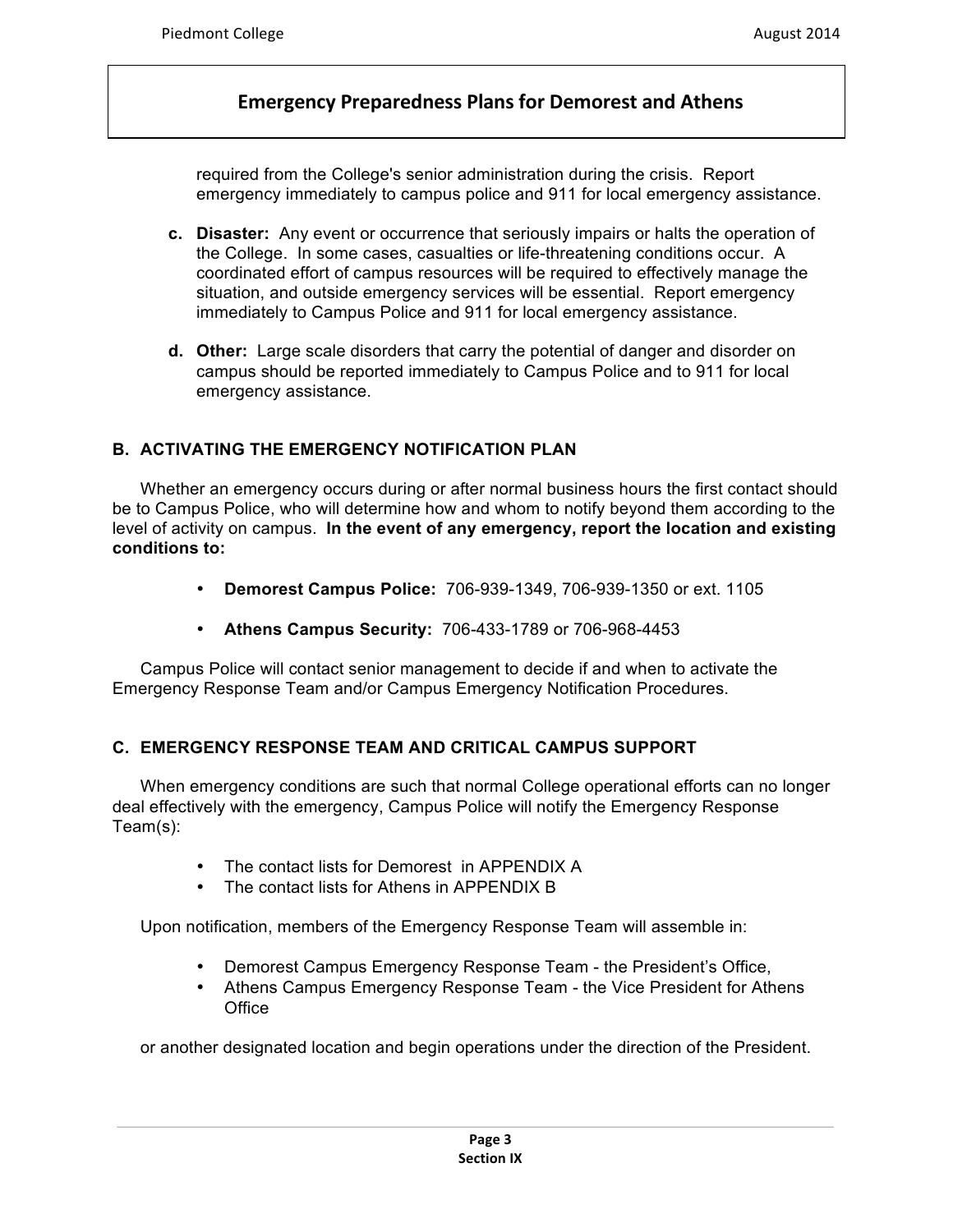Each team member will contact other key personnel in order to begin operations using contact numbers on APPENDIX A for Demorest or APPENDIX B for Athens.

#### **D. EMERGENCY COMMUNICATION CENTER**

If power is available, the Emergency Communication Center will reside in:

- **1. DEMOREST CAMPUS:** Daniel Hall under the direction of the President or the President's designees. If power is not available, the Emergency Communications Center will reside in the President's Home where auxiliary power is available.
- **2. Athens Campus:** The administrative offices in the main part of Commons Hall on Prince Avenue under the direction of the President or the President's designees. If power is not available, the Emergency Communications Center will reside at a location designated by the President and the Vice-President for the Athens Campus.

### **E. EMERGENCY NOTIFICATION PROCEDURES**

Piedmont College, to the extent practical and feasible, notifies and informs its constituents regarding emergency and/or threatening situations. Depending on particular situations and circumstances, the College may utilize one or more of the following communication procedures (person responsible to activate listed in parentheses):

- **1. Campus E-Alert System**: Information regarding campus closings, emergencies, and/or threatening situations will be sent via text message to all subscribers. **To sign up go to:** http://www2.piedmont.edu/alert **(IT Director)**
- **2. Piedmont College Web Site:** Information regarding campus closings, emergencies and/or threatening situations may be posted on the College's web site. **(PR Director)**
- **3. Media Outlets:** The College may utilize local television and radio stations to provide emergency notifications. **(PR Director)**
- **4. Campus E-Mail:** Students, faculty, and staff may receive emergency notifications and information via their respective Piedmont College email accounts. **(Faculty/Staff Email: HR Student Email: IT Director)**
- **5. Siren and Public Address System:** 
	- **Demorest Campus**: Constituents may be alerted to potential severe weather and/or threatening situations by a siren alert followed by recorded or live voice instructions. **(Police Chief)**
	- **Athens Campus:** Constituents may be alerted to potential severe weather and/or threatening situations by an emergency notification system inside the buildings on the Athens campus and by Campus Security. The campus is also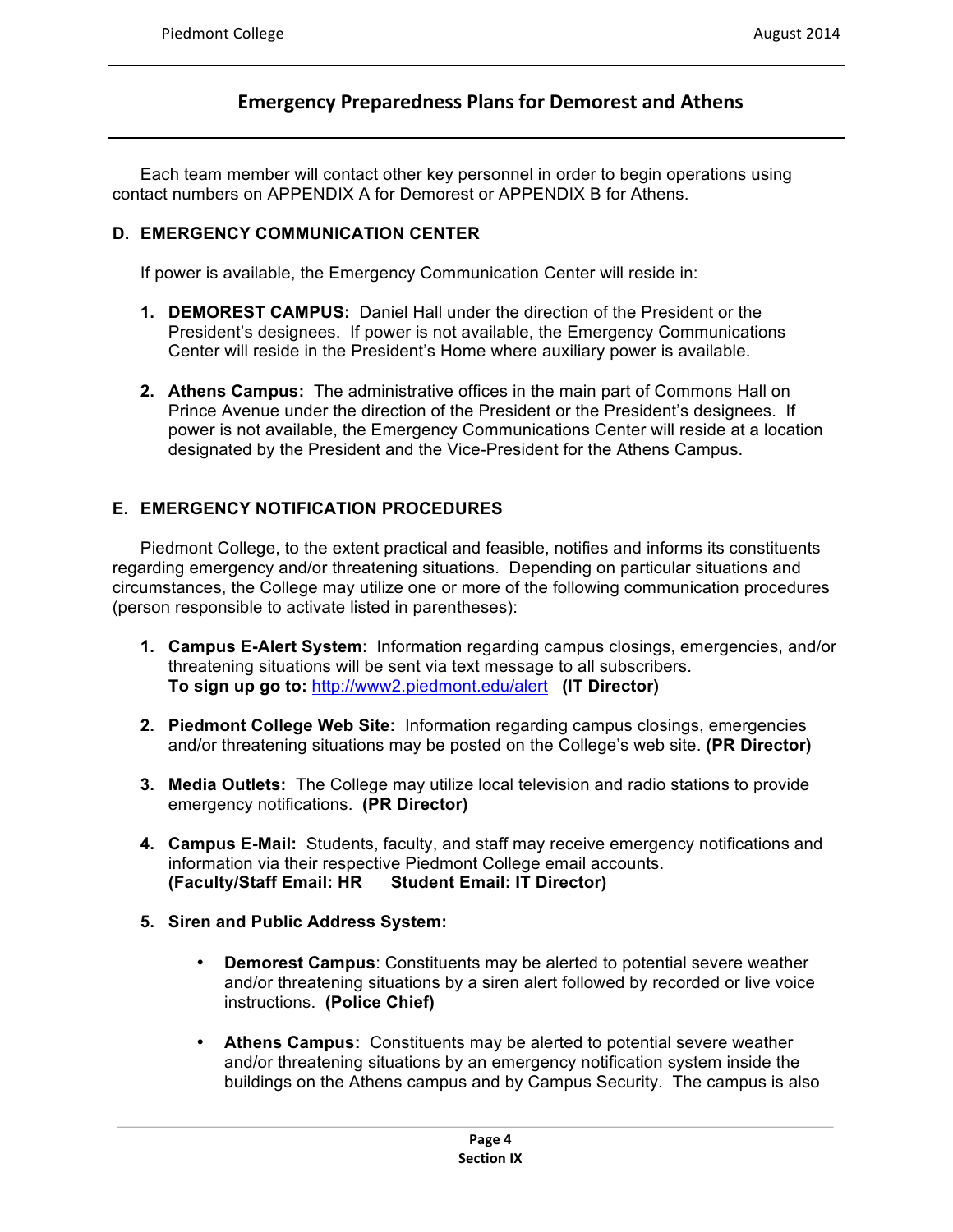covered by the Athens-Clarke County siren system in the event the emergency or threat is widespread**.**

#### **6. Campus Emergency Notification Call Lists**

To communicate messages throughout campus during a normal weekday, use the:

- **Demorest Call List** (APPENDIX A) or
- **Athens Call List** (APPENDIX B).

If immediate contact cannot be made at any point in the communications process, notify campus police so they can physically visit the area:

- Demorest Campus Police at 706-939-1349, 706-939-1350, or ext. 1105, or
- Athens Campus Security at 706-433-1789 or 706-968-4453

Demorest and Athens Campus Police will play an integral role in any potential situation, and will maintain constant communications with the Office of the President and/or the Office of the Vice-President for the Athens Campus.

### **F. WEATHER-RELATED EMERGENCIES**

- **1. Warning:** Severe weather warnings are issued by the National Weather Service and may be heard over area radio and television stations.
	- **a. Preparation:** The President of the College, with assistance from the Executive Vice-President for Institutional Resources, the Vice-President for Academic Affairs, and (if Athens Campus) the Vice President for the Athens Campus will decide whether to dismiss, delay or cancel classes due to severe weather conditions. The decision will depend much on the time of day the severe weather arrives.
	- **b. Cancellation of Day Classes:** If necessary, a decision should be made by 6:30 a.m. whether to delay or cancel day classes based on existing and projected road conditions, weather forecasts and current conditions.
	- **c. Cancellation of Evening Classes**: If necessary, a decision should be made by 3:30 p.m. whether to delay or cancel evening classes based on existing and projected road conditions, weather forecasts and current conditions.
	- **d. Inclement Weather:** If the school will be closed due to inclement weather, the Director of Public Information will contact the appropriate media outlets and operation notices will be announced via the College email system, the Piedmont College web site and the E-Alert system. On the Athens Campus, the Vice President for the Athens Campus will work in conjunction with the Director of Public Information using the same notification process.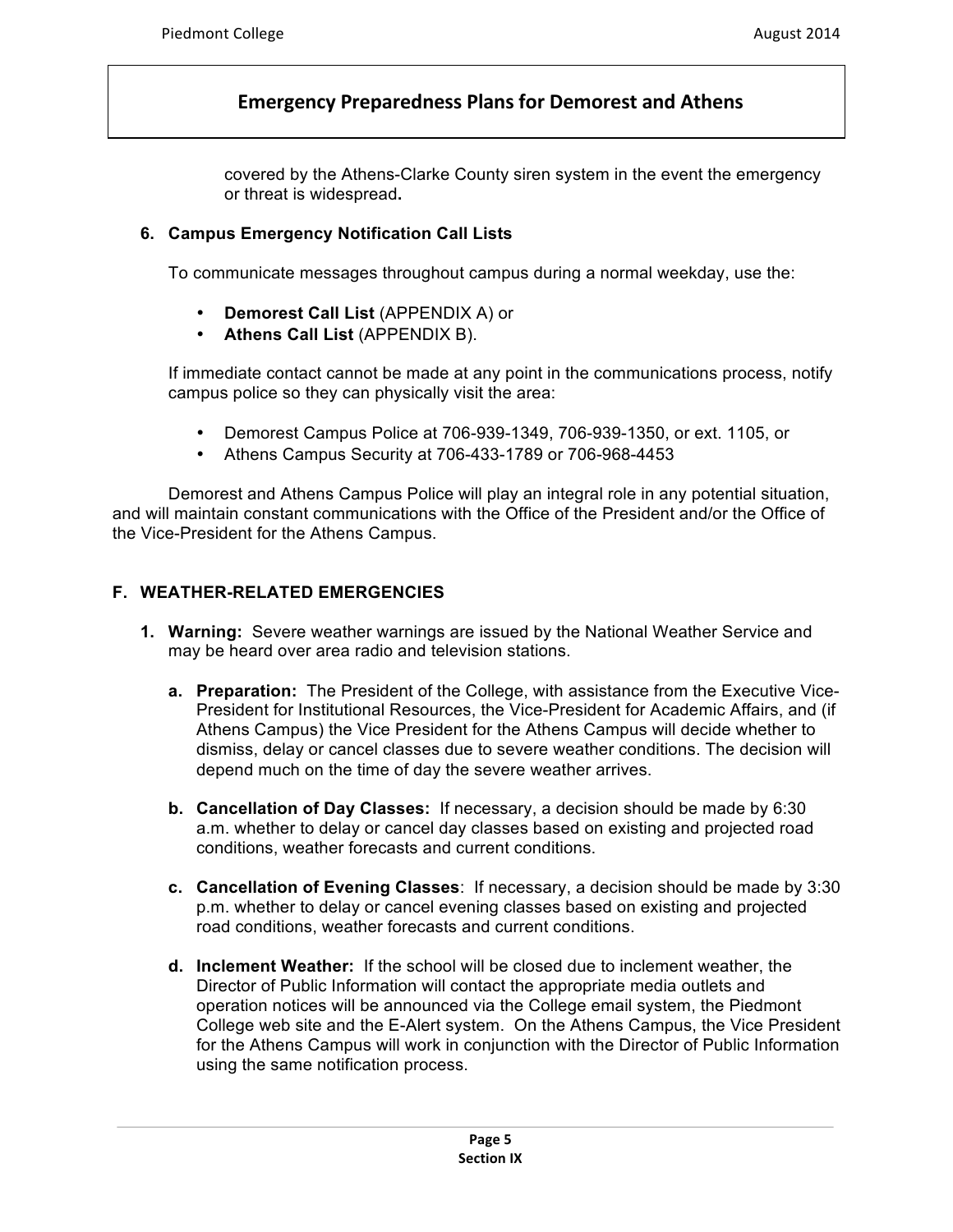#### **2. Tornado**

Campus Police will notify the various departments and offices of the College that a watch or warning signal has been issued. In Demorest the on-campus siren/public address system will be activated to notify of a tornado warning. In Athens, the Athens Clarke County siren system will notify individuals of a tornado warning.

- **a. Tornado Watch:** When a *WATCH* signal has been received, normal campus activities will be continued.
- **b. Tornado Warning:** When a *WARNING* signal has been received, those receiving the message will direct those under their charge to the shelter area designated for that area.
	- 1. If there is time prior to departing, open as many windows as possible in the area being left. If there is no time, depart without opening windows.
	- 2. Upon leaving the area, close but do not lock the door. Proceed quickly to a sheltered area. If a person is injured, report the injury to the nearest faculty or staff member.
- **c. Designated Safe Areas:** Interior ground floor locations without windows are the safest places in most buildings. In the event of a tornado warning, please move immediately to the safest location nearest you.

#### **G. MEDICAL EMERGENCIES**

When medical emergencies arise on campus request first response assistance from Campus Police at:

**Demorest Campus** 706-939-1349, 706-939-1350 or ext. 1105 **Athens Campus**: 706-433-1789 or 706-968-4453

Either you or Campus Police should call 911 for assistance and report the incident to your supervisor or, if a student, to Student Services.

- **1. Accidental Injury to Staff, Students or Visitors:**
	- **a.** Apply First Aid.
	- **b.** Call Campus Police and, if appropriate, dial 911 for assistance.
	- **c.** If requested, contact spouse/relative for employee/student or visitor
	- **d.** Promptly inform immediate supervisor of injury.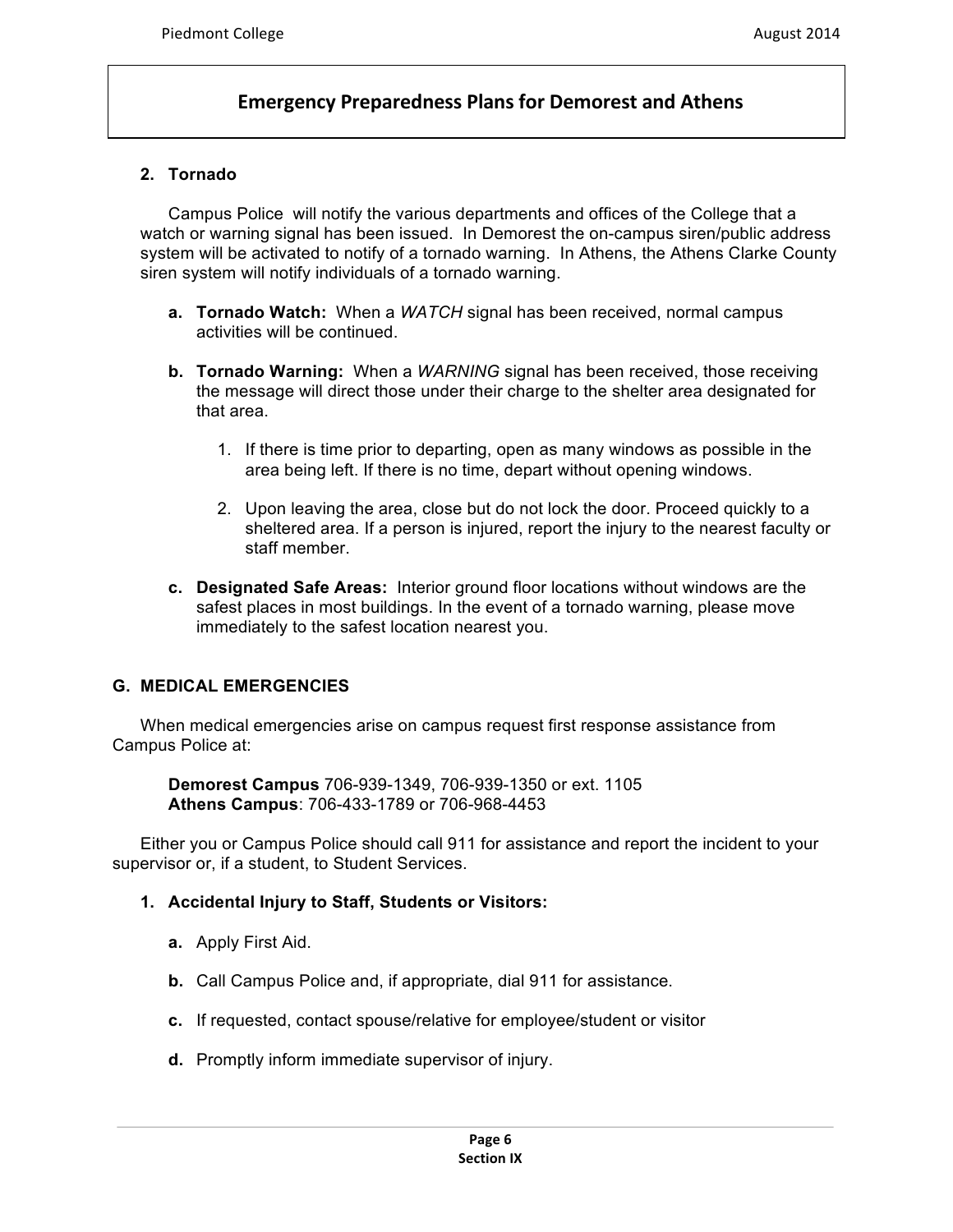- **e.** Complete necessary forms:
	- Staff and Supervisor Reports– both to complete a detailed report of the incident and forward to HR Office.
	- Student/Visitor- complete standard Accident/Incident Report form for Students/Visitors and forward to Business Office.
- **2. Large Scale Emergencies:** Large scale medical emergencies such as localized influenza or disease outbreaks, etc. will be managed by the Emergency Response Team with the assistance of and in cooperation with local, state, and (when appropriate) federal health officials.

### **H. SPECIFIC EMERGENCY PROCEDURES**

This section contains the recommended procedures to be followed during specific types of emergencies. It is suggested that the procedures always be followed in sequence unless conditions dictate otherwise.

#### **1. Fire Procedures**

Whether response by the fire department is required or not, immediately report all fire incidents to Campus Police:

- **Demorest** at 706-939-1349 or 706-939-1350 or
- **Athens** at 706-433-1789 or 706-968-4453

In the event of a fire:

- **a. Minor Fire:** If the fire is minor, promptly discharge the fire extinguisher toward the base of the flame.
- **b. Major Fire:** If an emergency exists:
	- 3. Activate the fire alarm
	- 4. Call 911 and give location of fire
	- 5. Call Demorest or Athens Campus Police and
	- 6. Leave the area immediately. Close, but do not lock doors behind you as you exit the building.
- **c. Evacuate:** Evacuate the building following emergency evacuation routes posted on all interior doors. Evacuate buildings to a distance of at least 300 feet from the building.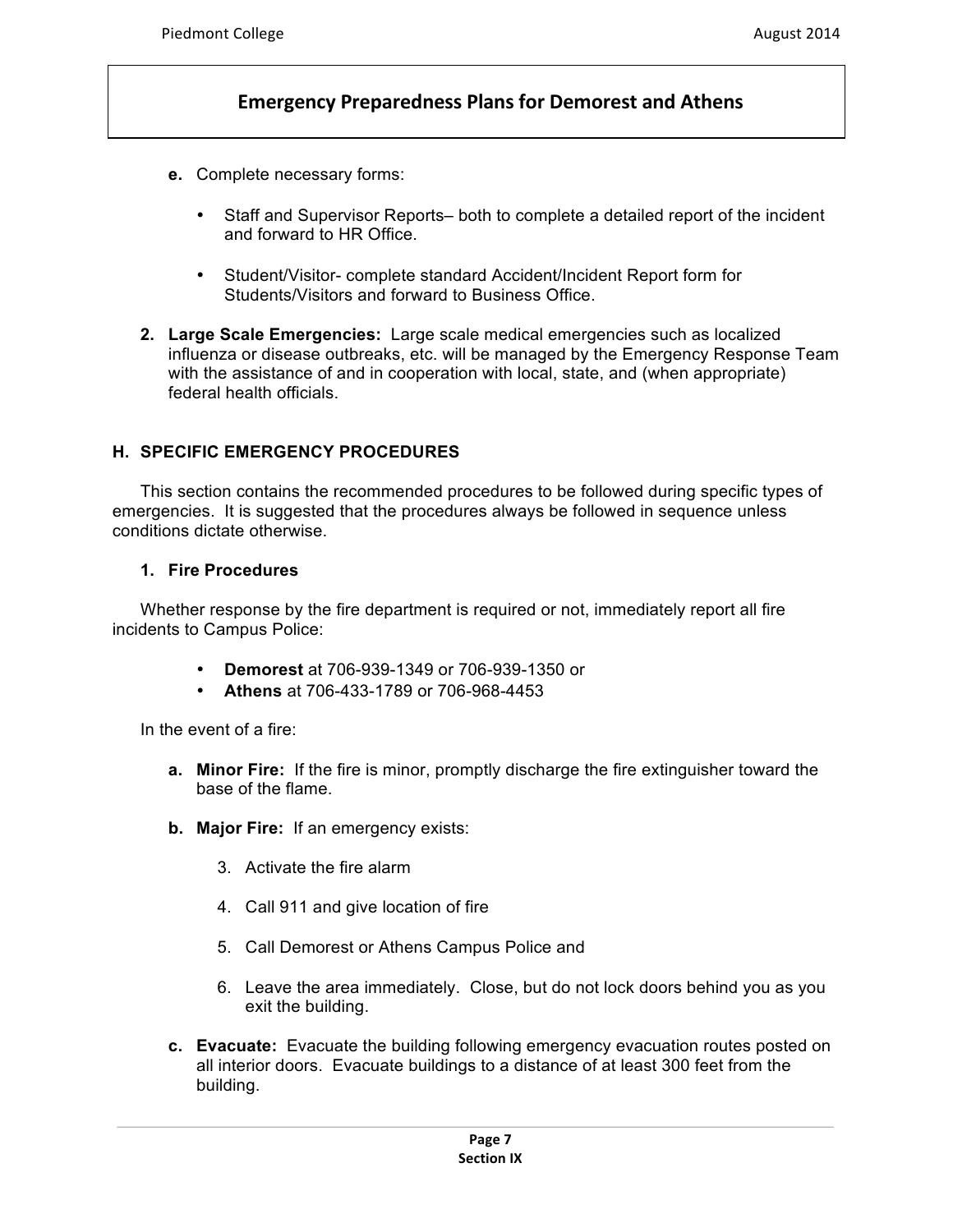- 1. Isolate the fire by closing all doors on your way out. DO NOT LOCK THE DOORS.
- 2. Assist injured and disabled persons.
- 3. DO NOT use elevators use the stairways.
- 4. DO NOT stop for personal belongings or records.
- 5. DO NOT stand in smoke. Drop to your knees or stomach and crawl to the nearest exit covering your nose and mouth with a cloth to avoid inhaling smoke.
- 6. If ignited, drop and roll to extinguish fire.
- 7. Stay out of the way of emergency personnel.
- 8. Notify either emergency personnel or fire fighters on the scene if you suspect someone may be trapped inside.
- 9. DO NOT RETURN TO THE BUILDING unless instructed to do so.
- **d. Trapped inside:** If you become trapped:
	- 1. Call 911, if possible
	- 2. Open a window, if one is window is available, and place an article of clothing (shirt, coat, etc.) outside the window as a marker for emergency personnel.
	- 3. Stay near the floor where there is least smoke.
	- 4. Cover your mouth with clothing to avoid inhaling smoke.
	- 5. Do not open a door if smoke is pouring in or around the bottom, or it feels hot.
	- 6. Shout to alert emergency personnel of your location.
- **e. Rescue**: Do not attempt to rescue anyone. Notify emergency personnel immediately.

#### **2. Evacuation Procedures**

**a. Room Evacuation** – Students and employees may be asked to move to a shelter area in each building designated for gathering during emergencies. Room evacuation routes are posted inside classrooms, offices and study areas**.**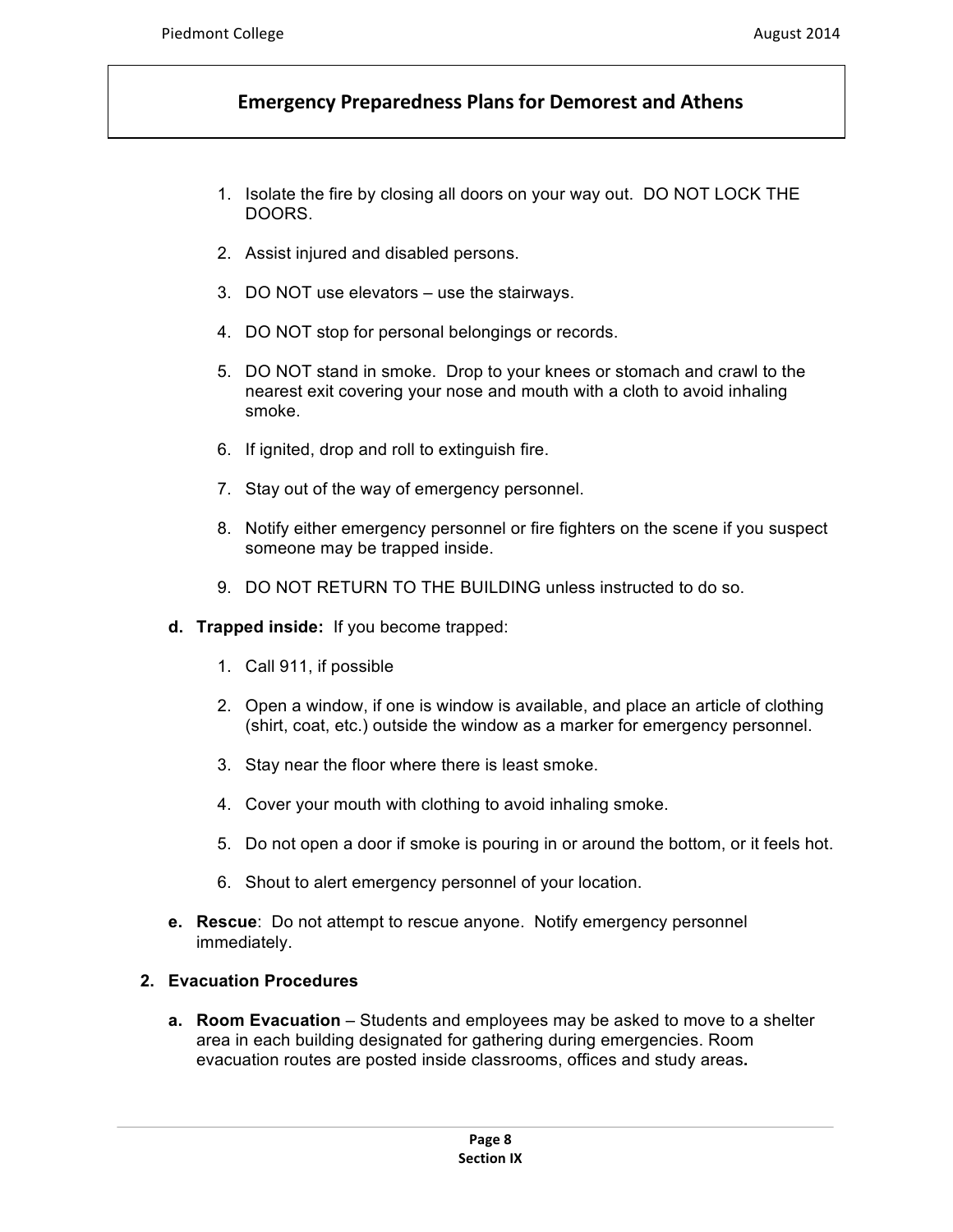- **b. Building Evacuation -** Evacuation of a building will occur when an alarm sounds and/or upon notification by a Campus Police or an Emergency Response Team member. Evacuation routes that identify nearest exit doorways are posted in all public buildings. Once outside, evacuees should proceed to an all-clear area that is at least 300 feet from the affected building. Keep streets, hydrant areas, and walkways clear for emergency vehicles and authorized personnel.
- **c. Campus Evacuation -** Evacuation of all or part of the campus grounds will be announced by Campus Police and shall take place without delay.

### **3. Lock-down and Shelter-in-Place**

A lock-down is used to protect building occupants in the case of an emergency. This requires the residents of a building to "Shelter in Place" where they are located once an emergency is identified and declared by the President, or appropriate delegate, unless there is a specific threat within the building that requires them to exit.

During a lock-down police and other emergency personnel respond to the emergency. Piedmont College has 24-hour-a-day police protection through our own Campus Police who are fully trained in the use of firearms and carry weapons at all times. The College is also connected to a network of police and emergency support that allows police and other emergency personnel to coordinate their response across agencies.

- **a. Campus Buildings:** All campus buildings will be locked to prevent entrance from the outside. The resident director, staff, or faculty member who has building keys will lock all exterior entrances. Students and personnel should not exit the building unless the situation in the building requires escape. Campus police may not be available to assist in the locking of the buildings if an emergency exists on campus.
- **b. Faculty and Students:** Faculty will move students to any lockable room in the building or remain in the classroom with the door barricaded if possible.
- **c. Residential Students**: Students in residence halls must remain in their rooms with the door locked.
- **d. Staff:** Staff will remain in their offices, or secure area, preferably without windows, with the door locked.
- **e. Lock-down Notification:** All students, faculty, staff and visitors to the college will be notified through the Emergency Notification Call Lists in APPENDIX A or Appendix B, depending on campus. Access to campus by outside constituents may be denied during the emergency.
- **f. All-Clear Notification:** All Students, faculty and staff must remain in the building they are currently in until such time as the lock-down status is removed. Notification of an "All-Clear" will be transmitted through all previous available communications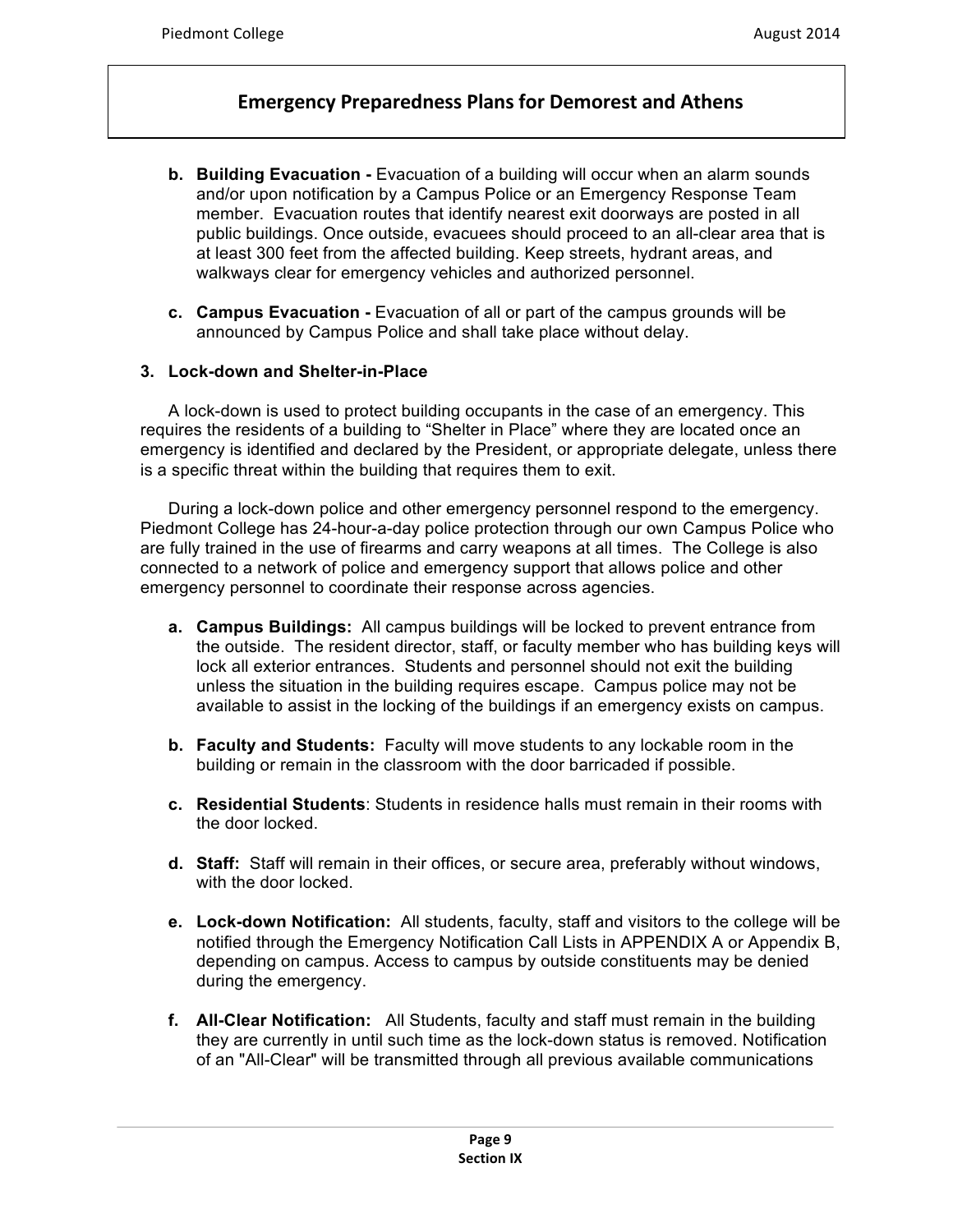methods. You should monitor updates via Piedmont's website, e-mails and our Campus E-Alerts.

#### **4. Weapon Threat / Armed Intruder / Active Shooter**

Every situation is different and the threatened individual will have to rely on his/her best judgment as to the best course of action. Don't let curiosity mislead you. Don't assume, for instance, that the popping sound you hear must be a firecracker or sound from a movie being played in another classroom and go outside to investigate. Wait, listen, and if you believe at all that a dangerous situation is evolving, put this plan into action. Your own safety and the safety of others are the top priority. The following are general procedures.

**NOTE:** AT NO TIME SHOULD ANY FACULTY, STAFF, OR STUDENT CONFRONT AN ARMED INTRUDER.

- **a. Immediate or Imminent Violence:** Upon hearing shots or being notified an active shooter or armed intruder is on campus take the following steps:
	- 1. Immediately clear all students and staff from hallways. But do so only if safety permits.
	- 2. Close and lock all office and classrooms doors.
	- 3. Shut off all lights.
	- 4. Pull blinds down on windows if blinds are available and do so only if it can be done safely.
	- 5. Get yourself and others down on the floor and up against a solid interior wall.
	- 6. Stay out of sight and out of the line of fire of any windows.
	- 7. If possible, place yourself and others behind a solid object between you and any doors or windows (desks, file cabinets, chairs, and tables).
	- 8. If a door cannot be locked, begin piling and interlocking tables, chairs, and desks—anything available—against the door to block it and create a barrier.
	- 9. After securing the room, maintain absolute silence. Turn off radios, computer monitors, and silence all cell phones.
	- 10. Allow no one to leave the secured area.
	- 11. If you find yourself in an open area and unable to find a secure office or room to lockdown in, run away from the sounds of gunfire as fast and far as possible.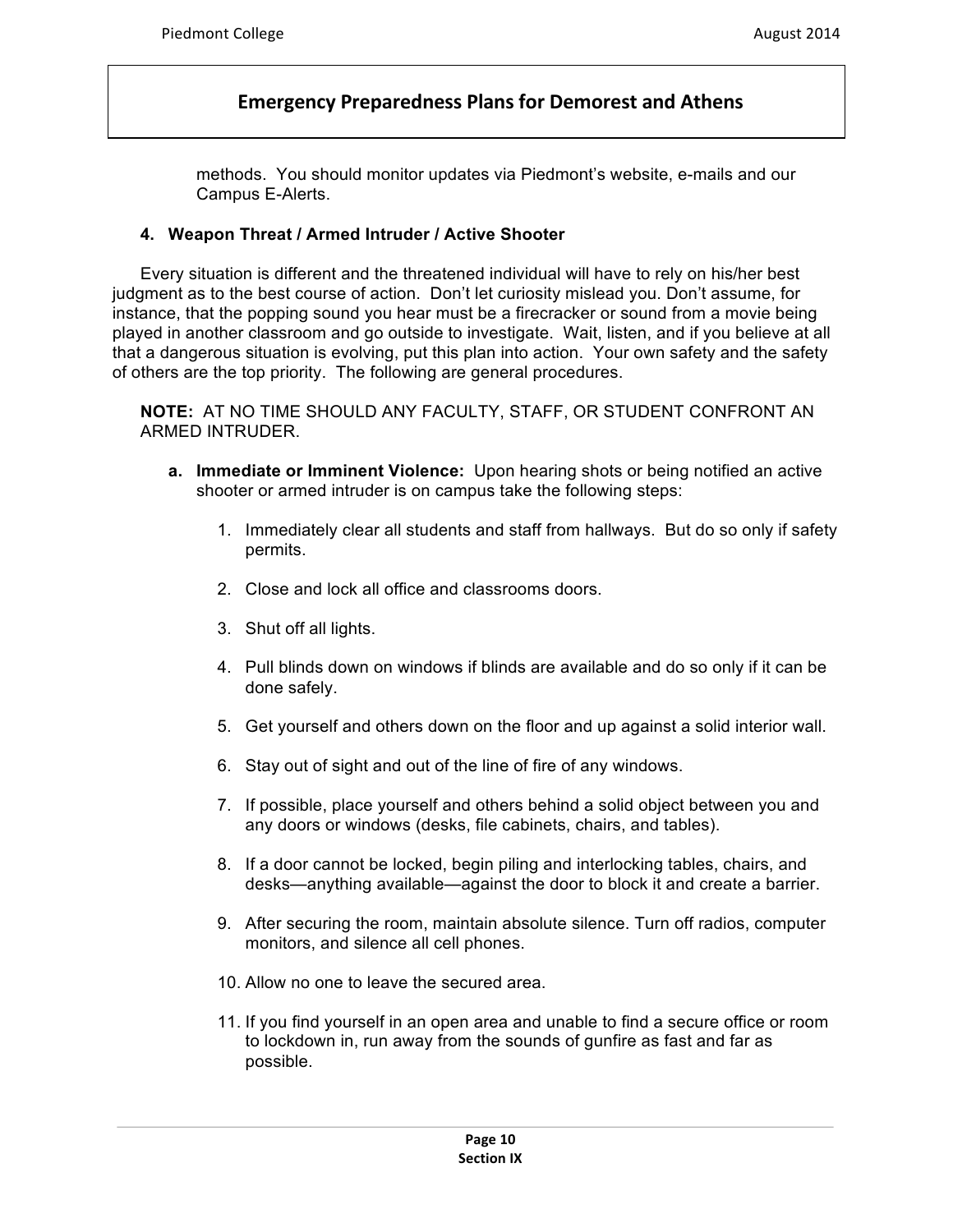- 12. If running away may somehow put you in danger, try to get behind a solid barrier. If possible, try to hide in a location that is out of sight.
- **b. Notify 911:** If you have been alerted that a shooter or armed intruder is on campus, 911 has most likely been notified. If you are the one responding to hearing shots being fired, immediately call 911 when you are in a secure area. Realize that 911 lines may be jammed with other calls.
	- 1. If you get through, say: "This is Piedmont College. We have an active shooter on campus. Gun shots fired. I am calling from building.
	- 2. If you have the information, inform the dispatcher of:
		- Number of shooter(s)
		- Direction of travel through or from building
		- Race and gender of shooter(s)
		- Color of clothing and garment type
		- Physical features: height, weight, hair color, facial hair, glasses, tattoos.
		- Type of weapon
		- Name or shooter(s) if known
		- Number of injured
		- Type of injuries
	- 3. **Follow law enforcement instructions.** Remain in your secure location and do not come out until the all-clear has been given by law enforcement or an administrator known to you. An unfamiliar voice or voices may be the shooter or shooters attempting to lure you from your place of safety. Do not respond to any voice commands until you can verify with certainty that the commands are being issued by a police officer or administrator whose voice you recognize.
	- 4. **Ignore Fire Alarms**: Once you are aware an active shooter is on campus, ignore any fire alarms. The alarm may be a trick to draw you out into the open. Again, stay in your secure area, be quiet, and wait for the all clear to be given.
- **c. If You Can't Speak Freely: Remember DR. ARMSTRONG**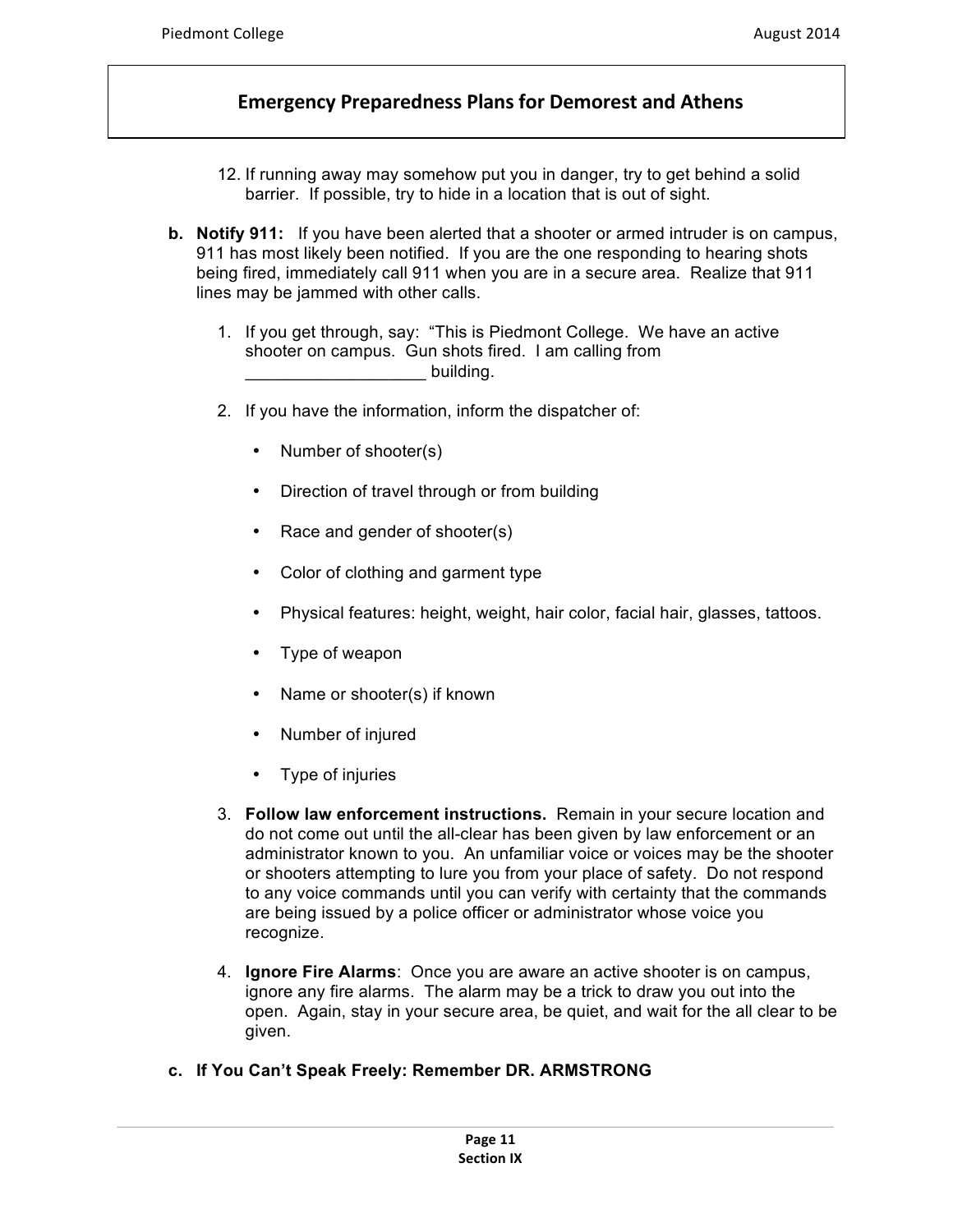- 1. "Dr. Armstrong" is a code word that will alert us that you are in trouble and need the police. The "Dr. Armstrong" code should only be used if you cannot speak freely.
- 2. If you cannot talk freely, suggest to the threatening individual that "Dr. Armstrong" may be able to help with the situation.
- 3. If you can, call the PC switchboard (Dial 0). Identify yourself and your locations and indicate that you would like to talk with "Dr. Armstrong."
- 4. When the switchboard person hears this code they will ask you a few questions to verify your location and to determine if a weapon is involved.
- 5. If at all possible, do not hang up until you are sure the switchboard has finished asking you questions. These are the same questions asked by emergency response people so do not be offended. We are only trying to help you.
- 6. If you can't call the switchboard, communicate with staff in the general vicinity that "Dr. Armstrong" is expected soon. They will know that law enforcement is needed.

#### **d. If Confronted By A Threatening Person**

- 1. Remain as calm as possible. Be cooperative and patient. Time is on your side.
- 2. Offer to listen. Do not judge or argue with perceptions. Treat each concern as important and valid. A person in a crisis will only respond to someone who is willing to listen, understanding, respectful, and non-threatening.
- 3. Allow the hostile person his or her personal space (at least 3 feet).
- 4. If you are standing, stand at an angle to the individual rather than face-to-face.
- 5. Keep your hands in plain view, preferably at your sides.
- 6. Do not make gestures of physical contact that might seem threatening.
- 7. Maintain polite eye contact. Keep gestures and body language open and nonthreatening. Use a low, soft, slow voice when speaking. Ask/tell the person before you make any moves.
- 8. Be truthful to lose credibility can be catastrophic. Assure the person you will do everything you can to resolve his or her grievances in a fair manner.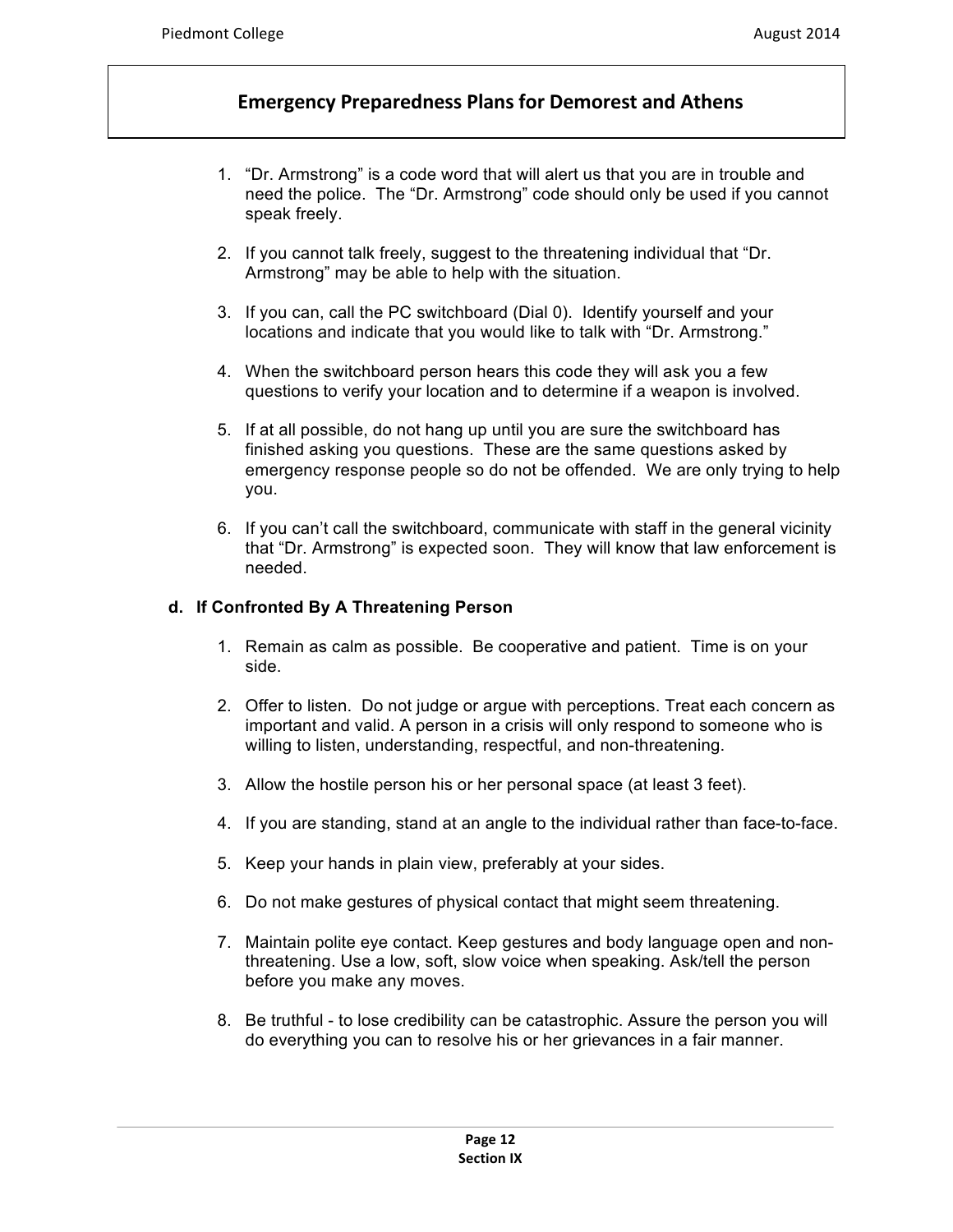- 9. Ask the aggrieved party to suggest a solution. A person in crisis will be more accepting of a solution that he or she helped formulate.
- 10. Always look for a win-win outcome. Retaining dignity (saving face) is paramount to the person in crisis.
- 11. Be observant. Note as much as possible about the aggressor, including type and number of weapons, state of mind, what was said. Pay attention to details about the space you are in. If you are released or decide to escape, this information will be needed by police to ensure the safety of others.

### **5. Bomb Threat**

All bomb threats must be taken seriously. Bomb threats can be delivered in a variety of ways including in-person, via telephone or in writing. The most dangerous means is inperson; the most common means is via telephone.

#### **a. Telephone Bomb Threat:**

- 1. Remain calm.
- 2. If the caller allows you to talk, ask questions from checklist in **APPENDIX C;** keep the caller talking as long as possible.
- 3. Signal a co-worker to call the Switchboard (dial 0) while you continue talking.
- 4. Switchboard should notify 911, Campus Police @ 706-939-1349 or 706-939- 1350 (In Athens 706-433-1789) and the President.
- 5. The President or designee will facilitate an evacuation of the building, if deemed necessary, with the assistance of Campus Police and possibly the Police and/or Fire Department.
- 6. Return to the evacuated building will be allowed ONLY after the Emergency Response Team gives the "all clear" notification.

### **See Appendix C for the Telephone Bomb Threat Checklist**

### **b. In-Person Bomb Threat:**

- 1. Remain calm.
- 2. Do not approach the individual. Never get close enough that you could panic the person or be used as a hostage.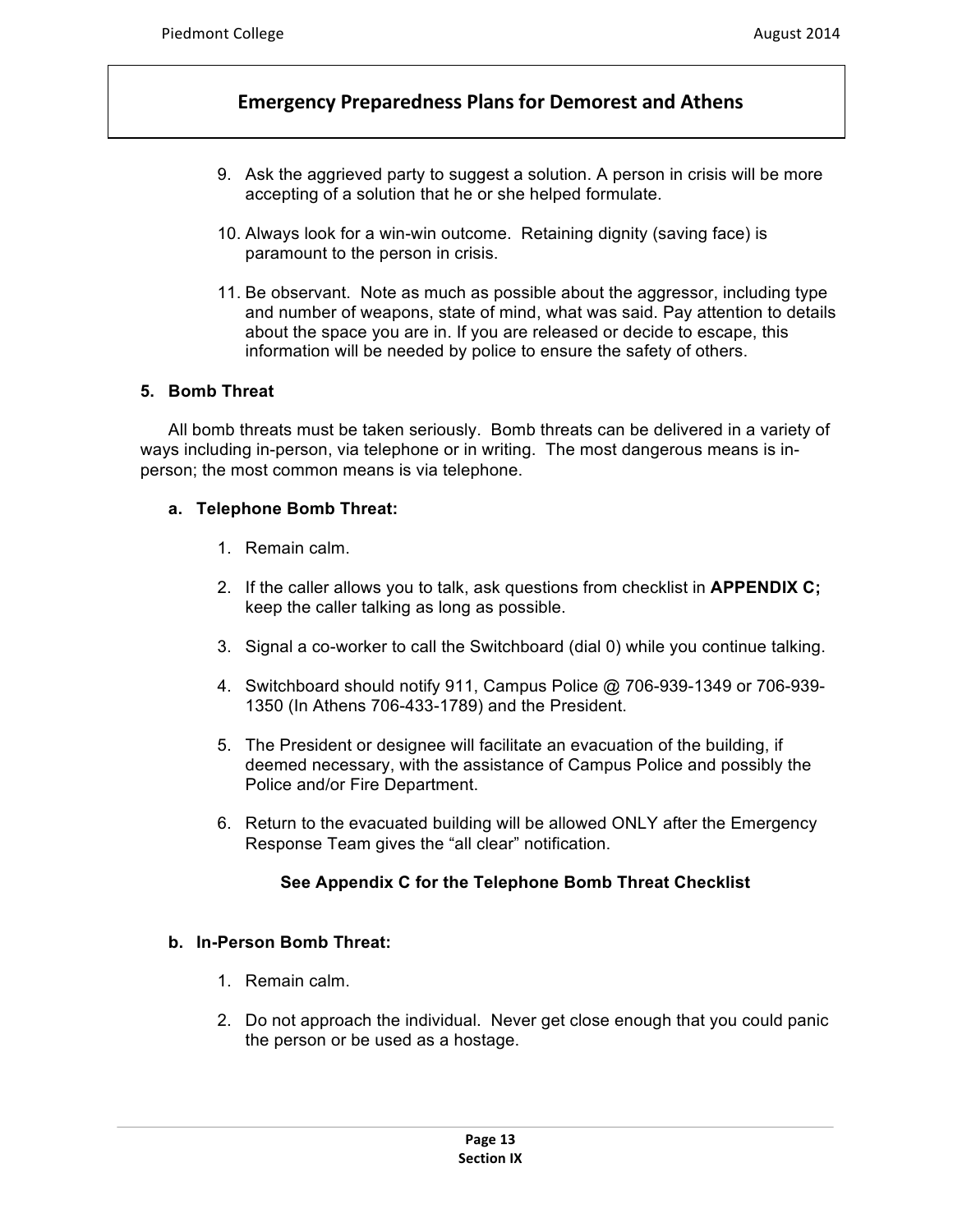- 3. If possible, try to segregate the individual from others.
- 4. Try to draw the attention of one or two others so they can call (in order) 911 and then Switchboard (0).
- 5. Talk to the individual in a calm and rational manner; put the person and yourself at ease as much as possible.
- 6. Try to get the individual to speak; let the person do most of the talking; ask questions about the bomb, its location, and description.
- 7. Let law enforcement replace you as the negotiator when they arrive at the scene.
- 8. Once you leave the scene, relay all information to any other officer present.
- 9. Immediately write down everything you remember.
- 10. Remain accessible to law enforcement until you are told to do otherwise.

#### **c. Bombs/Suspected Packages: If you should spot a suspicious object, package, etc., or if you suspect an item delivered to campus may be a bomb:**

- 1. DO NOT MOVE, TOUCH OR TAMPER WITH THE ITEM!
- 2. Calmly notify others in the immediate area and evacuate.
- 3. If there is a fire alarm in your area, DO NOT ACTIVATE IT. You do not want to frighten everyone.
- 4. Call Campus Police:
	- Demorest Campus at 706-939-1349 or 706-939-1350 or
	- Athens Campus at 706-433-1789 or 706-968-4453
- 5. Call 911. DO NOT USE A CELL PHONE! A cell phone could potentially set off the package.
- 6. Stay calm when calling
- 7. Clearly state the type of emergency
- 8. Clearly state the location of the suspicious package or letter, your name, location and phone number from which you are calling.
- 9. Do not hang up until told to do so.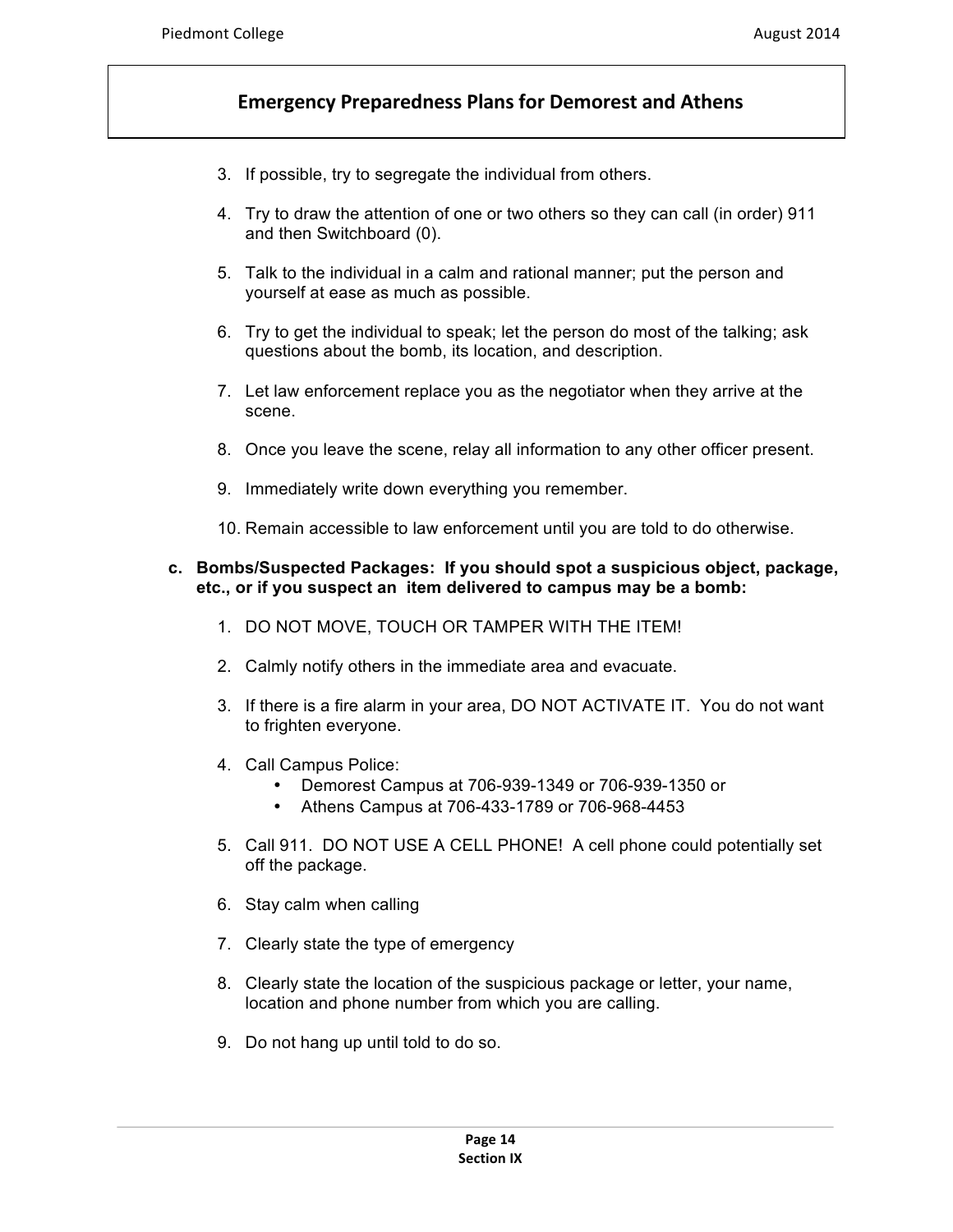- 10. Call the Piedmont College Switchboard (dial 0), notify them that 911 has been called and emergency personnel are en-route. The Switchboard should notify the President.
- 11. Campus Police will assist with evacuation.
- 12. Return to area will be allowed ONLY after Campus Police or the Emergency Response Team gives the "all clear" notification.

### **I. HAZARDOUS MATERIAL LEAKS/SPILLS: (FLAMMABLE, TOXIC, CORROSIVE, OXYGENIC, CRYOGENIC)**

If a gas cylinder or other chemical container should begin leaking and if, in the judgment of the persons responsible for such materials, it presents any danger to them or the other building occupants the following steps should be taken:

- **1. Confine the substance:** by shutting the supply valve(s) and shutting the room door(s).
- **2. Sound the building fire alarm:** so evacuation can begin.
- **3. Evacuate to a safe area:** at least 300 feet away from the building. Do not return to the building until instructed that it is safe to do so.

### **4. Call 911**

- **a.** Stay calm when calling
- **b.** Clearly tell the dispatcher you are reporting a chemical spill/release and the following information:
	- 1. Name of material (if known)
	- 2. Exact location of the spill or release.
	- 3. Extent of contamination (i.e. water system, air handling system)
	- 4. Quantity (if known)
	- 5. Appearance & characteristics (i.e. solid, liquid, gas, odor, color)
	- 6. Injuries
	- 7. Your name, department, and phone number you are calling from
- **c. Do not hang up until told to do so.**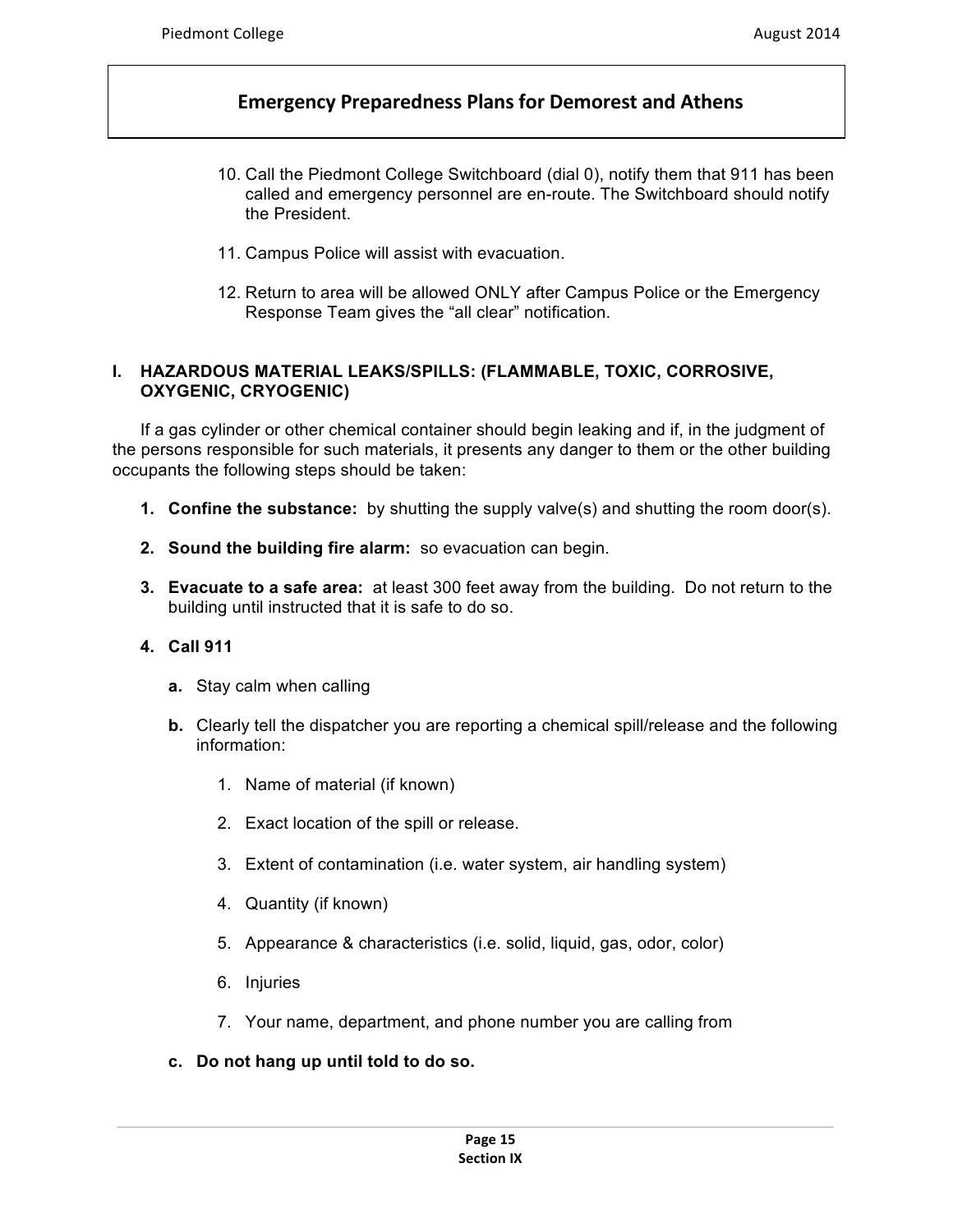- 1. Contact the Assistant Vice President of Administrative Services office at ext. 1102 or 1144 and explain the situation. (In Athens, call the VP office at ext. 8806 or ext. 8185)
- 2. Call your administrator/supervisor.

### **J. PROCEDURES REVIEW, INSTRUCTION AND PRACTICE**

- **1. Emergency Procedures Review: Annually, Piedmont College will conduct a review of the total Emergency Procedures and update it as necessary.**
- **2. Emergency Procedures Instruction:** During the fall of each academic year Piedmont College will disseminate to each faculty and staff member information reflecting changes to the College Emergency Procedures Plan.
- **3. Emergency Procedures Practice:** Practice drills or training will be conducted once a year. All College emergency personnel and occupant of the affected building(s) are to participate fully in the drills. Any procedural changes found necessary through conducting the drills are to be submitted to the Executive Vice President.

#### **K. MAINTAINING THE PLAN**

The Executive Vice-President for Institutional Resources and the Vice-President for the Athens Campus maintain, update, and distribute changes to this plan and, with the President, initiate actions necessary to effectively deal with disasters and disruptions affecting the College. They are responsible for the procurement and management of resources necessary for emergency operations, and for operating the Emergency Communications Center. Members of the Emergency Response Team assist in periodically evaluating and updating the Emergency Preparedness and Safety Plan.

The plan is effective upon its receipt and supersedes all other campus emergency disaster and disruption plans.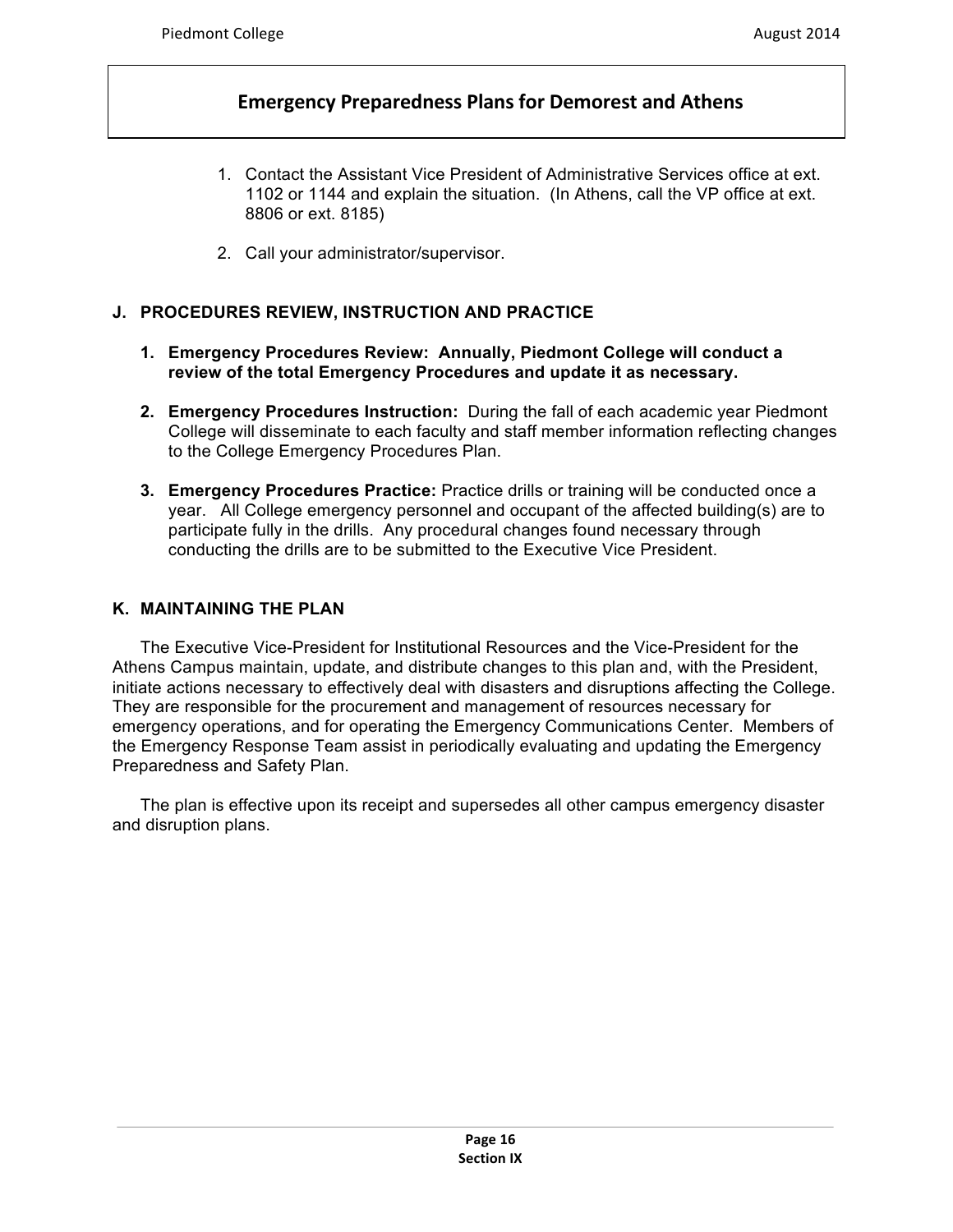# **APPENDIX A: DEMOREST CAMPUS**

### **Emergency Response Team, Critical Campus Support Personnel and Emergency Notification Call List**

| <b>Name</b>          | <b>Title</b>                             | Phone #s                                                   |  |
|----------------------|------------------------------------------|------------------------------------------------------------|--|
| Dr. James Mellichamp | President                                | Office ext. 1100<br>Cell 706-201-3018<br>Home 706-778-5264 |  |
| Dr. John Misner      | <b>EVP for Institutional Resources</b>   | Office ext. 1349<br>Cell 412-559-3579<br>Home 706-754-5988 |  |
| Dr. Perry Rettig     | VP for Academic Affairs                  | Office ext. 1470<br>Cell 920-203-1749                      |  |
| Ms. Emily Pettit     | Dean of Student Engagement               | Office ext. 1176 0r 1259<br>Cell 860-391-5611              |  |
| Mr. David Price      | Director of Public Information           | Office ext. 1152<br>Cell 762-243-0039<br>Home 706-776-6202 |  |
| Mr. Dick Martin      | Coordinating Officer, Chief of<br>Police | Office ext. 1105<br>Cell 706-939-1348<br>Home 706-754-4950 |  |

# **Demorest Emergency Response Team:**

# **Demorest Critical Campus Support Personnel:**

| <b>Name</b>            | <b>Title</b>                 | Phone #s                                                   |  |
|------------------------|------------------------------|------------------------------------------------------------|--|
| Mr. David Shirley      | Director of Plant Operations | Office ext. 1144<br>Cell 706-939-1357<br>Home 706-776-3731 |  |
| Dr. Stuart Sanders     | College Physician            | Office 706-754-5191                                        |  |
| Ms. Margie Means       | <b>Human Resources</b>       | Office ext. 1123<br>Cell 706-244-0526<br>Home 706-262-1308 |  |
| Rev. Dr. Ashley Cleere | College Chaplain             | Office ext. 1179<br>Cell 706-499-3624<br>Home 706-778-3686 |  |
| Dr. Linda Scott        | Dean, School of Nursing      | Office ext. 1218<br>Cell 706-949-6025<br>Home 706-778-9311 |  |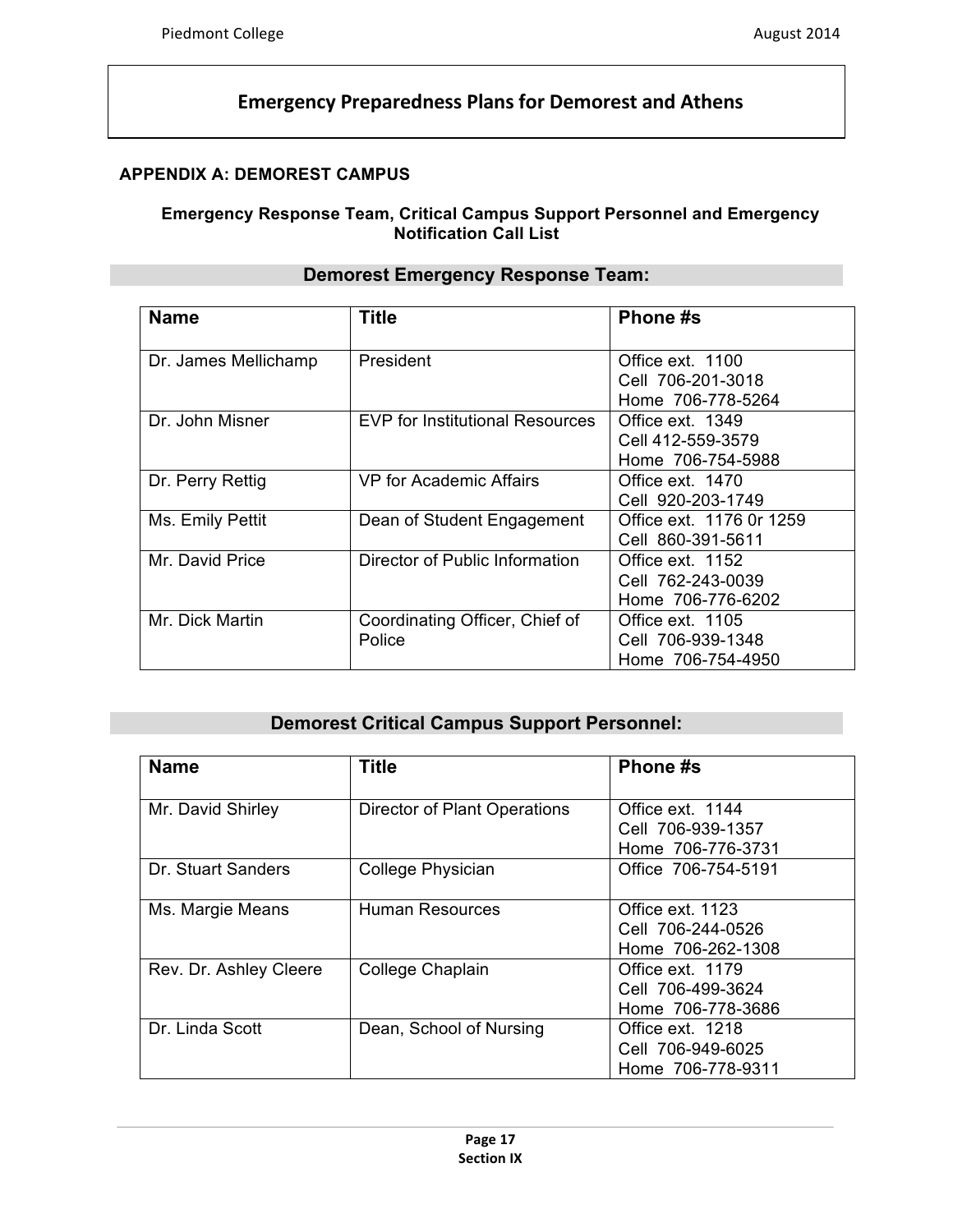### **Demorest Emergency Notification Call List:**

The call list will vary depending on the time and nature of the emergency. The following list illustrates the communications process to deliver emergency notification throughout campus during the normal work/class day. After normal business hours, Campus Police will initiate another call list to the appropriate Emergency Response Team members and will inspect classrooms and offices to inform students and faculty of emergency situations.

Campus Police notifies:

- President's office  $-$  Ext. 1100
- Executive Vice President's office Ext. 1349 or 1457
- Vice President for Academic Affair's Office Ext. 1470 or 1110
- Dean of Student Engagement/Student Center– Ext. 1176 or 1305
- Helps Dean of Students contact all Residence halls (Getman-Babcock, Purcell, Mayflower, Wallace, Johnson, Swanson, New Bedford, and Ipswich)

President's Office - Ext. 1100 notifies:

- Vice President for Institutional Advancement Ext. 1148 or 1152 or 1530 to notify all in Alumni House
- Information Technology Ext. 1255 and 1153 to send out alert message and email to all students
- Chaplain Ext. 1179 or 1295
- Office of Institutional Research & Effectiveness Ext. 1359 or 1311
- Vice President for Athens Campus Ext. 8806 or 8185 or 706-548-8806

Executive Vice President's Office – Ext. 1349 or 1457 notifies

- Business Office/Human Resources Ext. 1123,1108 or 1121 to send out email message to all faculty and staff
- Administrative Services Ext. 1102 or 1144
- Switchboard operator  $-0$
- School of Business Ext. 1115 or 1304 to notify all Camp Hall classrooms and offices
- Mize Center Athletics Dept. Ext. 1464 or 1358 to notify all athletics bldg. rooms
- Business Office Ext. 1124 or 1123

Vice President for Academic Affair's Office – Ext. 1470 or 1110 notifies

- Dean, Arts and Sciences Ext. 1286 or 1113
- Dean, School of Nursing Ext. 1218 or 1505 to notify all classrooms & offices
- Dean, School of Education Ext. 1201, 1230 or 1248 to notify all classrooms and offices
- Dean of Admissions Ext. 1216 to notify Admissions ext. 1529 or 1103
- Financial Aid Office Ext. 1191 or 1114 to notify all on Daniel  $1^{st}$  floor
- Graduate Admissions  $-$  Ext. 1181 or 1118 to notify all in building
- Registrar's Office Ext. 1161 or 1112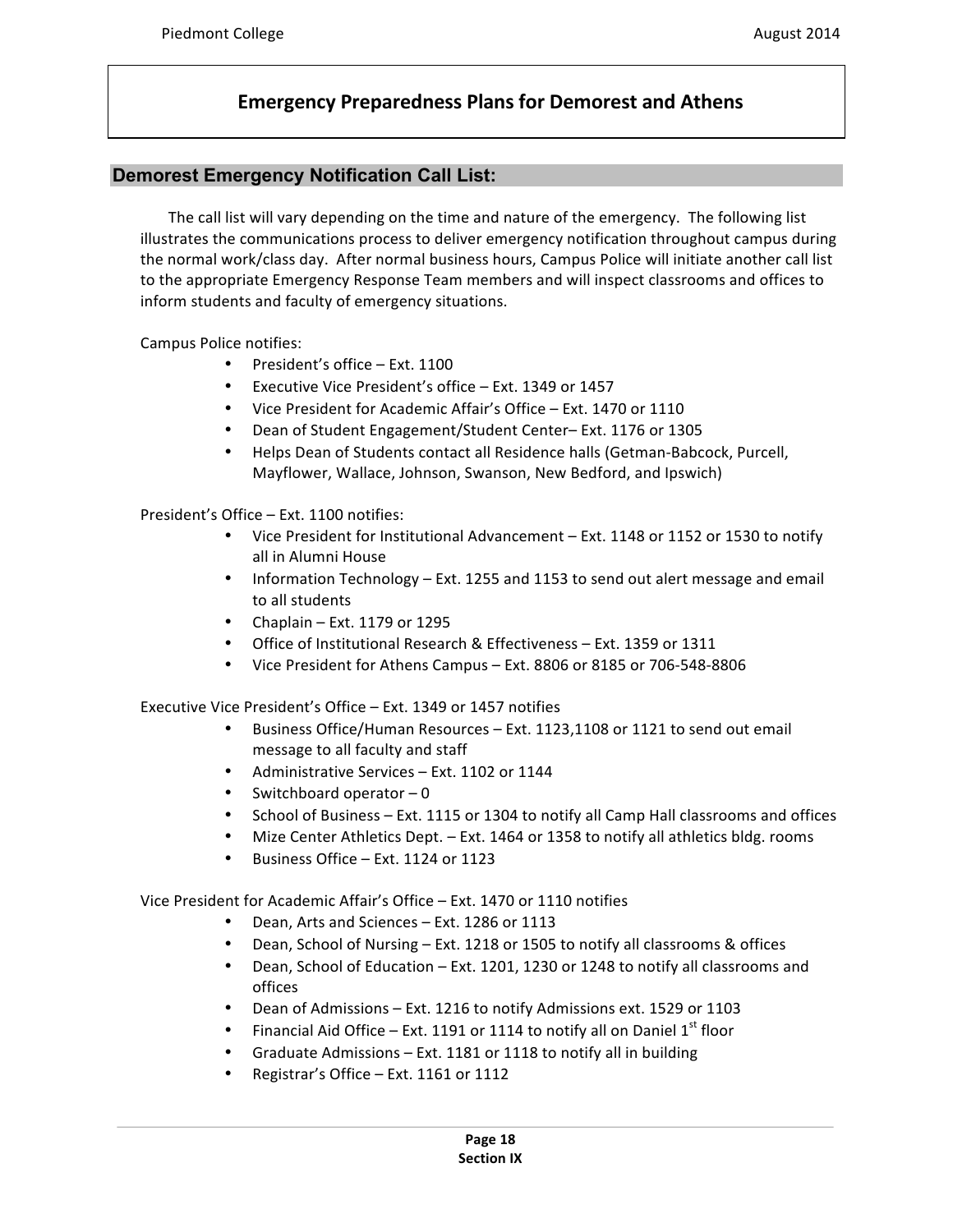Dean of Arts & Sciences – Ext. 1286 or 1113 notifies

- Chapel/School of Music Ext. 1211, 1215 or 1526 to notify all offices and classrooms
- Swanson Center Ext. 1337 or 1320 or 1068 or 1196 to notify all offices and classrooms
- Faculty and Students occupying Stewart Hall all floors

Dean of Student Engagement/Student Center-Ext. 1176 or 1305 to notify

• All Residence halls (Getman-Babcock, Purcell, Mayflower, Wallace, Johnson, Swanson, New Bedford, and Ipswich) with help of Campus Police

Administrative Services - Ext. 1144 and 1309 notifies:

- Nielsen Dining Hall Ext. 1703, 1704 and 1702 to notify all in building
- Faculty and students occupying Daniel 2nd and 3rd floors
- Martens Center & Smith-Williams Art Studio Ext. 1307,1303 or 1393 to notify all offices and studios.

Switchboard - (0) notifies:

- Arrendale Library Ext. 1111 or 1612 to notify all students and offices on Library floors
- Fitness Center Ext. 3488 or 3489
- M-S Art Museum Ext. 1007 or 1011
- Bookstore 706-776-0013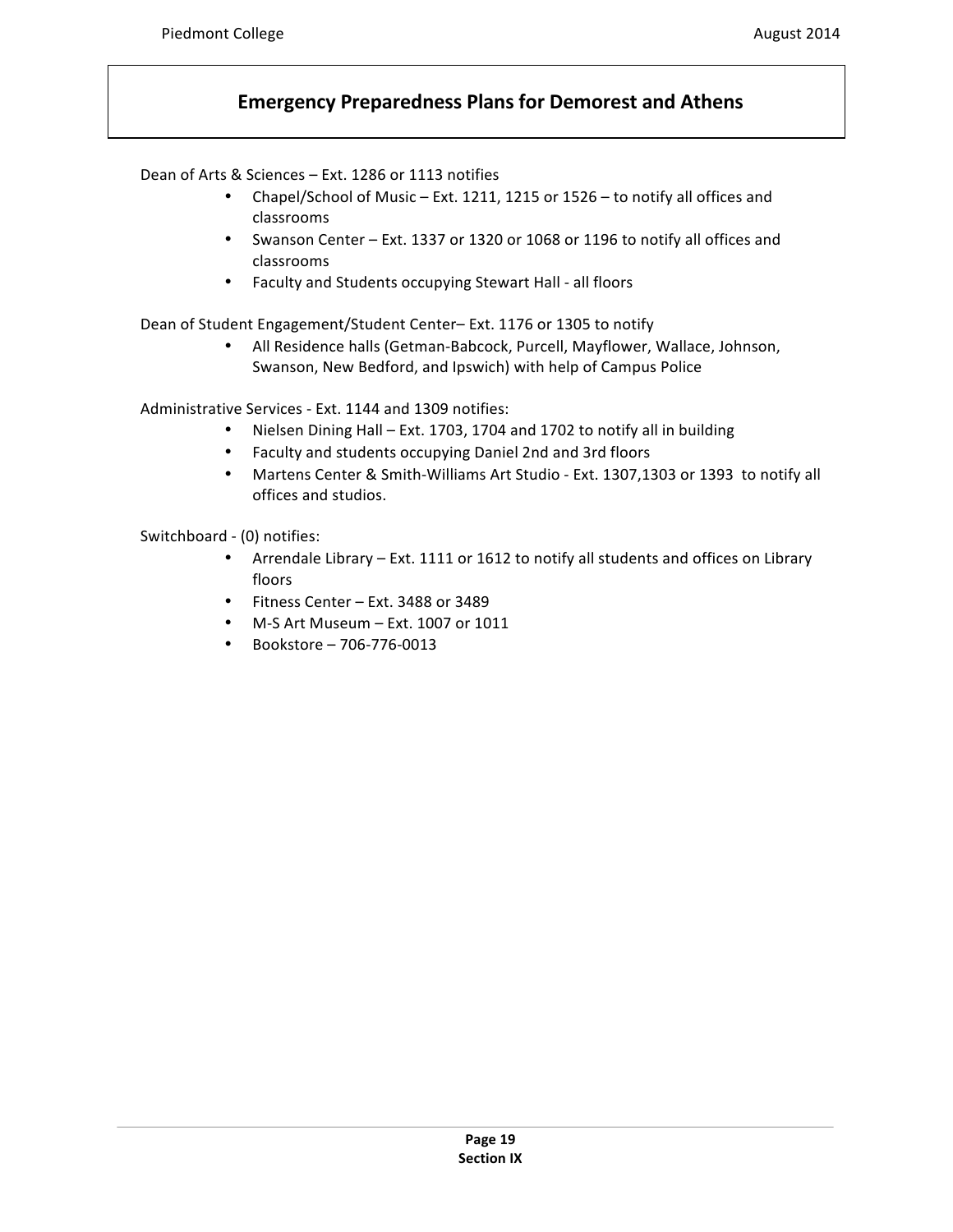# **APPENDIX B: ATHENS CAMPUS**

### **Emergency Response Team, Critical Campus Support Personnel and Call List**

| <b>Name</b>          | Title                                  | Phone #s                      |  |
|----------------------|----------------------------------------|-------------------------------|--|
| Dr. Mel Palmer       | VP for Athens Campus                   | Office 8806 or 706-548-8806   |  |
|                      |                                        | Work cell 706-968-6164        |  |
|                      |                                        | Home 706-742-5469             |  |
| Dr. James Mellichamp | President                              | Office ext. 1100              |  |
|                      |                                        | Cell 706-201-3018             |  |
|                      |                                        | Home 706-778-5264             |  |
| Dr. John Misner      | <b>EVP for Institutional Resources</b> | Office ext. 1349              |  |
|                      |                                        | Cell 412-559-3579             |  |
|                      |                                        | Home 706-754-5988             |  |
| Ms. Emily Pettit     | Dean of Student Engagement             | Office ext. 8052,1176 or 1259 |  |
|                      |                                        | Cell 860-391-5611             |  |
| Mr. David Price      | Director of Public Information         | Office ext. 1152              |  |
|                      |                                        | Cell 762-243-0039             |  |
|                      |                                        | Home 706-776-6202             |  |
| Mr. Terry Strickland | Director of Campus Police              | Work cell 706-968-4453        |  |
|                      |                                        | Officer on duty 706-433-1789  |  |
|                      |                                        | Cell 706-540-2482             |  |
|                      |                                        | Home 706-245-5153             |  |

### **Athens Emergency Response Team:**

### **Athens Critical Campus Support Personnel:**

| <b>Name</b>            | Title                          | Phone #s                    |  |
|------------------------|--------------------------------|-----------------------------|--|
| Mr. Reggie Starrett    | Director of Athens Plant       | Cell 706-939-1365           |  |
|                        | Operations                     | Home 706-713-1985           |  |
| Ms. Linda Smith        | Assistant to VP for Athens     | Office 8184 or 706-227-2184 |  |
|                        |                                | Cell 706-461-0017           |  |
|                        |                                | Home 706-369-9993           |  |
| Ms. Mitzi Heck         | Administrative Assistant to VP | Office 8185 or 706-433-1785 |  |
|                        |                                | Cell 706-247-1900           |  |
|                        |                                | Home 770-725-9663           |  |
| Ms. Margie Means       | <b>Human Resources</b>         | Office ext. 1123            |  |
|                        |                                | Cell 706-244-0526           |  |
|                        |                                | Home 706-262-1308           |  |
| Rev. Dr. Ashley Cleere | College Chaplain               | Office ext. 1179            |  |
|                        |                                | Cell 706-499-3624           |  |
|                        |                                | Home 706-778-3686           |  |
| Dr. Linda Scott        | Dean, School of Nursing        | Office 1218 or 706-354-4792 |  |
|                        |                                | Cell 706-949-6025           |  |
|                        |                                | Home 706-778-9311           |  |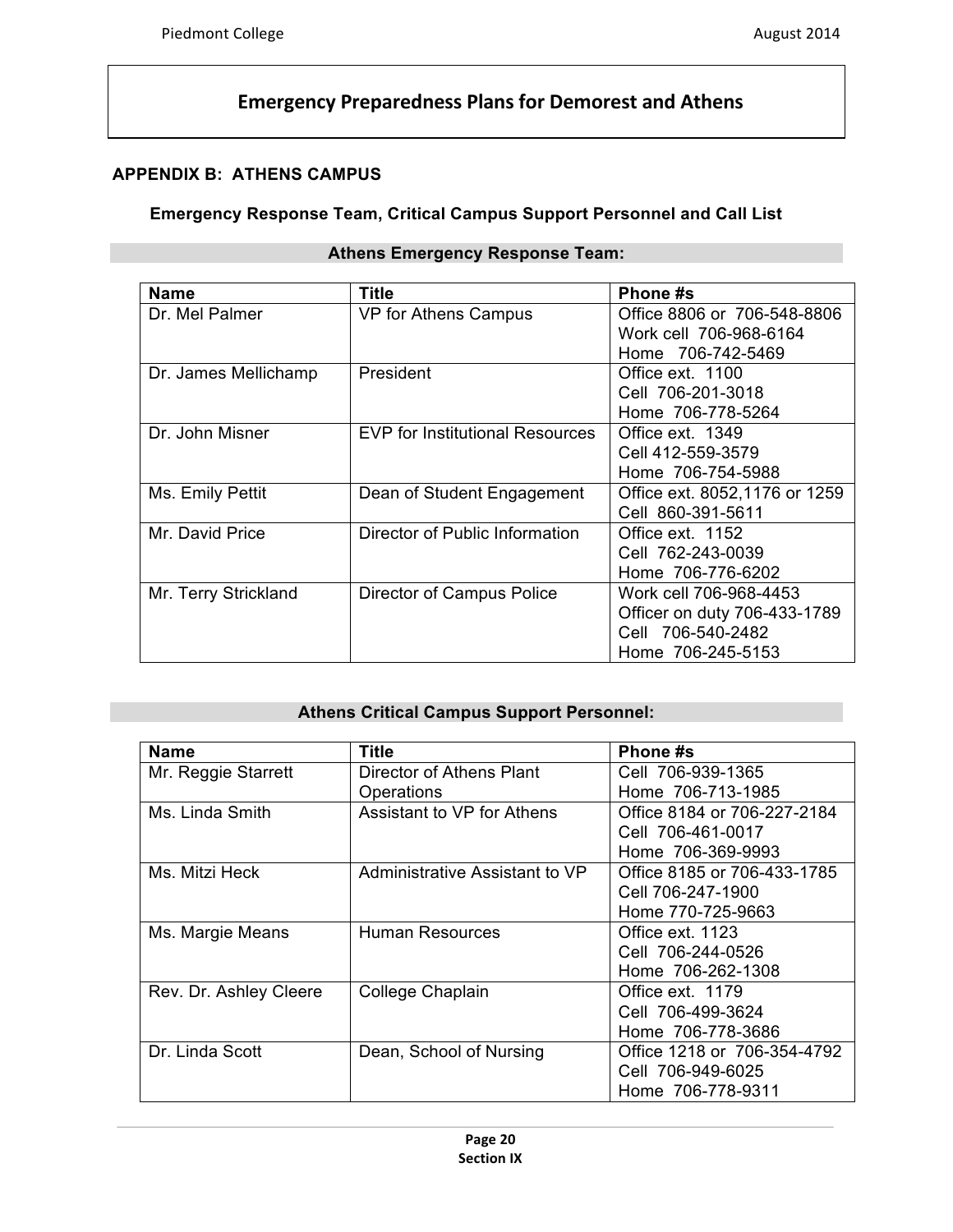#### **Athens Emergency Notification Call List:**

The call list will vary depending on the time and nature of the emergency. However, the following list illustrates the communications process to deliver emergency notification throughout campus during the normal work/class day. After normal business hours, Campus Safety will initiate another call list to appropriate Team members and will inspect classrooms and offices to inform students and faculty of emergency situations.

To communicate messages throughout campus during a normal weekday, call the following contacts:

#### **Campus Police notifies:**

• Vice-President for the Athens Campus - 706-548-8806 or 706-968-6164

#### **Vice-President for the Athens Campus notifies:**

- President's office ext. 1100 or 706-776-0100
- Other Campus Facilities and Key Personnel- To be notified as each emergency situation dictates and when appropriate and necessary.
- Key personnel will in turn notify all building occupants.
- **Commons Main Buildings:** System will be activated to alert faculty, staff, and students to possible or pending emergency situation.
- Athens Clarke County Emergency Management Officials The College may, when appropriate, utilize resources available through local governmental agencies.